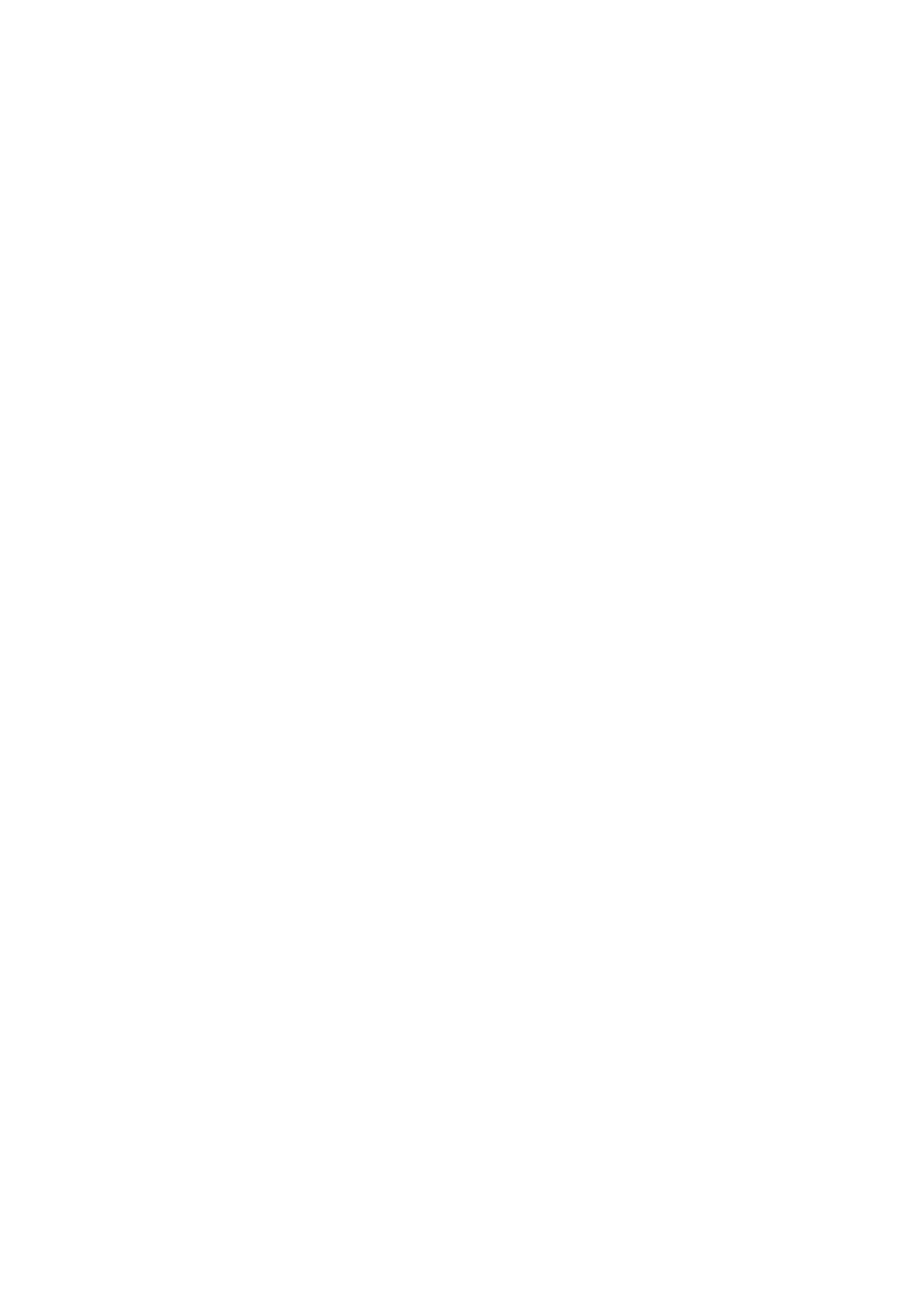This change will come into effect in Lochgilphead only on 29th May 2017. In the run up to the launch date there will be telephone appointments available for pre-booking only. Leaflets explaining the system in further detail will be available in surgery very soon. Please refer to the website for further information - [www.lochgilpheadmedicalcentre.co.uk](http://www.lochgilpheadmedicalcentre.co.uk/)

We will welcome feedback as always.

Practice Nurse appointments will be available in the usual way.

Where there is genuine life threatening emergency call 999 as before.

A&E is for accidents and emergencies.